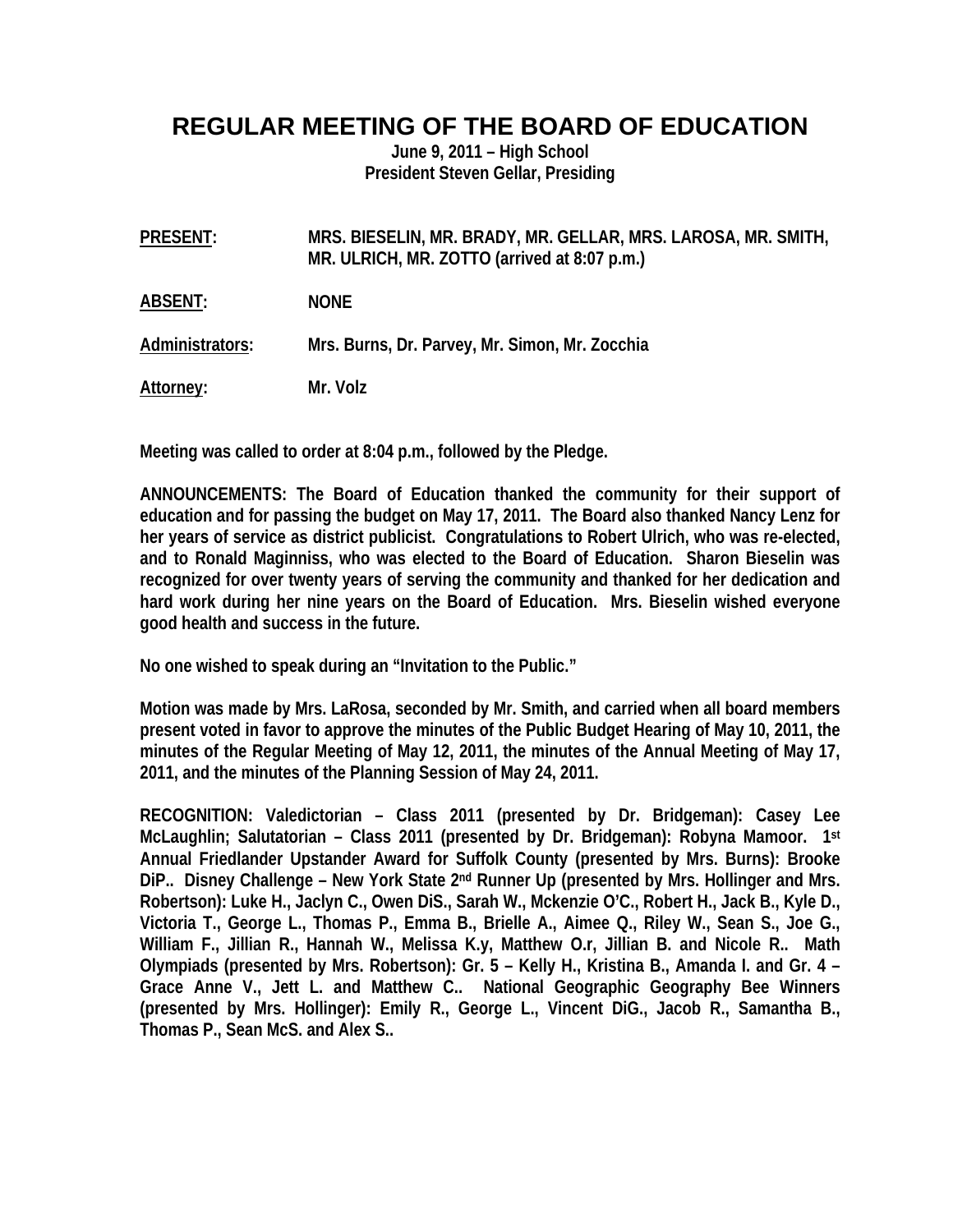**Page 2 Regular Meeting June 9, 2011** 

**Motion was made by Mr. Smith, seconded by Mrs. Bieselin, and carried when all board members present voted in favor to approve ADMINISTRATIVE: TENURE APPOINTMENT, effective June 23, 2011: Dr. Judith Toussaint, Director of World Languages.** 

**Motion was made by Mr. Smith, seconded by Mrs. Bieselin, and carried when all board members present voted in favor to approve ADMINISTRATIVE: TENURE APPOINTMENT, effective July 1, 2011: James Gilmartin, Director of Social Studies.** 

**Motion was made by Mrs. Bieselin, seconded by Mrs. LaRosa, and carried when all board members present voted in favor to approve ADMINISTRATIVE: TENURE APPOINTMENT, effective July 9, 2011: Lisa Martinolich, Assistant Principal.** 

**Motion was made by Mr. Smith, seconded by Mrs. LaRosa, and carried when all board members present voted in favor to approve ADMINISTRATIVE: TENURE APPOINTMENT, effective August 4, 2011: Dr. Magda Parvey, Assistant Superintendent for Curriculum and Instruction – Elementary.** 

**Motion was made by Mrs. Bieselin, seconded by Mrs. LaRosa, and carried when all board members present voted in favor to approve ADMINISTRATIVE: TENURE APPOINTMENT, effective August 29, 2011: Salvatore Alaimo, Assistant Principal.** 

**Motion was made by Mr. Smith, seconded by Mrs. Bieselin, and carried when all board members present voted in favor to approve TEACHING: TENURE APPOINTMENT, effective June 23, 2011: Kathryn Connolly, Foreign Language.** 

**Motion was made by Mrs. Bieselin, seconded by Mr. Brady, and carried when all board members present voted in favor to approve TEACHING: TENURE APPOINTMENT, effective June 23, 2011: Edward Jablonski, Social Studies.** 

**Motion was made by Mr. Ulrich, seconded by Mrs. Bieselin, and carried when all board members present voted in favor to approve TEACHING: TENURE APPOINTMENT, effective June 23, 2011: Michelle Vecchione, Foreign Language.** 

**Motion was made by Mr. Ulrich, seconded by Mrs. LaRosa, and carried when all board members present voted in favor to approve TEACHING: TENURE APPOINTMENT, effective July 1, 2011: Maria Tedeschi, Foreign Language.** 

**Motion was made by Mrs. LaRosa, seconded by Mrs. Bieselin, and carried when all board members present voted in favor to approve TEACHING: TENURE APPOINTMENT, effective September 2, 2011: Reanna Fulton, Special Education.** 

**Motion was made by Mr. Brady, seconded by Mr. Ulrich, and carried when all board members present voted in favor to approve TEACHING: TENURE APPOINTMENT, effective September 2, 2011: Celia Gottlieb, Special Education.**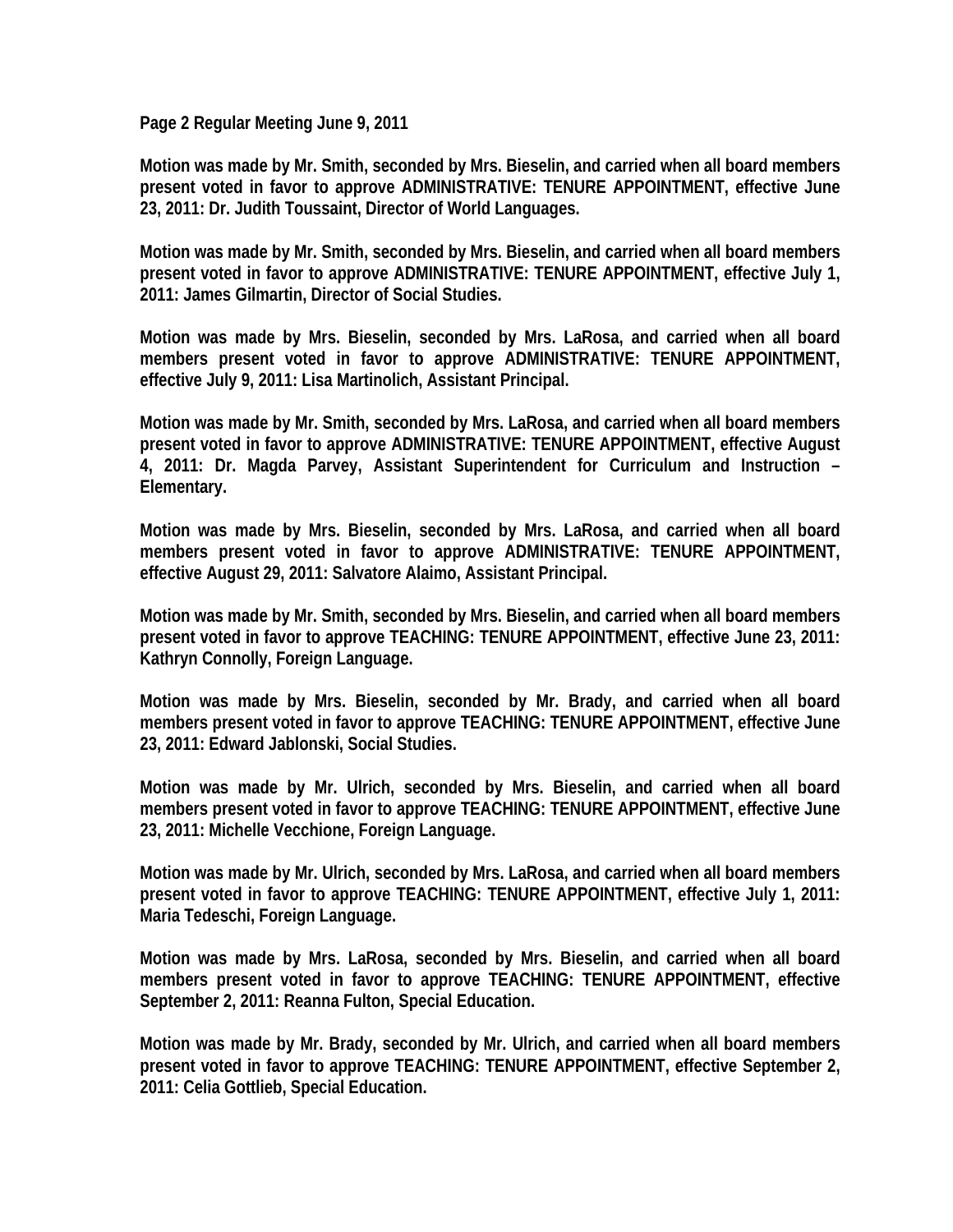**Page 3 Regular Meeting June 9, 2011** 

**Motion was made by Mr. Ulrich, seconded by Mrs. Bieselin, and carried when all board members present voted in favor to approve TEACHING: TENURE APPOINTMENT, effective September 2, 2011: Erin Papadopulos, Special Education.** 

**Motion was made by Mrs. LaRosa, seconded by Mr. Brady, and carried when all board members present voted in favor to approve TEACHING: TENURE APPOINTMENT, effective September 2, 2011: Tara Probert, Social Studies.** 

**Motion was made by Mrs. Bieselin, seconded by Mrs. LaRosa, and carried when all board members present voted in favor to approve TEACHING: TENURE APPOINTMENT, effective September 2, 2011: Kristina Rosenberg, Remedial Reading.** 

**Motion was made by Mr. Brady, seconded by Mr. Ulrich, and carried when all board members present voted in favor to approve TEACHING: TENURE APPOINTMENT, effective September 2, 2011: Lindsay Simonton, Special Education.** 

**Motion was made by Mr. Ulrich, seconded by Mrs. Bieselin, and carried when all board members present voted in favor to approve TEACHING: TENURE APPOINTMENT, effective September 3, 2011: Timothy Bauernfeind, Special Education.** 

**Motion was made by Mr. Ulrich, seconded by Mr. Brady, and carried when all board members present voted in favor to approve TEACHING: TENURE APPOINTMENT, effective September 3, 2011: Kristin Timpson, Remedial Reading.** 

**Motion was made by Mr. Ulrich, seconded by Mr. Brady, and carried when all board members present voted in favor to approve TEACHING: TENURE APPOINTMENT, effective October 14, 2011: Christine Kirkpatrick, Remedial Reading.** 

**Motion was made by Mr. Ulrich, seconded by Mr. Zotto, and carried when all board members present voted in favor to approve TEACHING ASSISTANT: TENURE APPOINTMENT, effective June 23, 2011: Louise Guastella, Teaching Assistant.** 

**Motion was made by Mr. Smith, seconded by Mrs. LaRosa, and carried when all board members present voted in favor to approve TEACHING ASSISTANT: TENURE APPOINTMENT, effective June 23, 2011: Laurie Johnson, Teaching Assistant.** 

**Motion was made by Mr. Brady, seconded by Mr. Ulrich, and carried when all board members present voted in favor to approve TEACHING: Abolishment of Positions: Be it resolved, that upon the recommendation of the Superintendent of Schools, effective June 30, 2011, professional positions in the West Islip Public School District be abolished in the Art area (1 position), the Dance area (1 position), Elementary area (8 positions), the English area (1 position), the Foreign Language area (3 positions), the Library Media area (3 positions), the Physical Education area (2 positions), the Science area (1 position), the Social Studies area (1 position), Social Worker (1 position), the Special Education area (3 positions), and the Speech**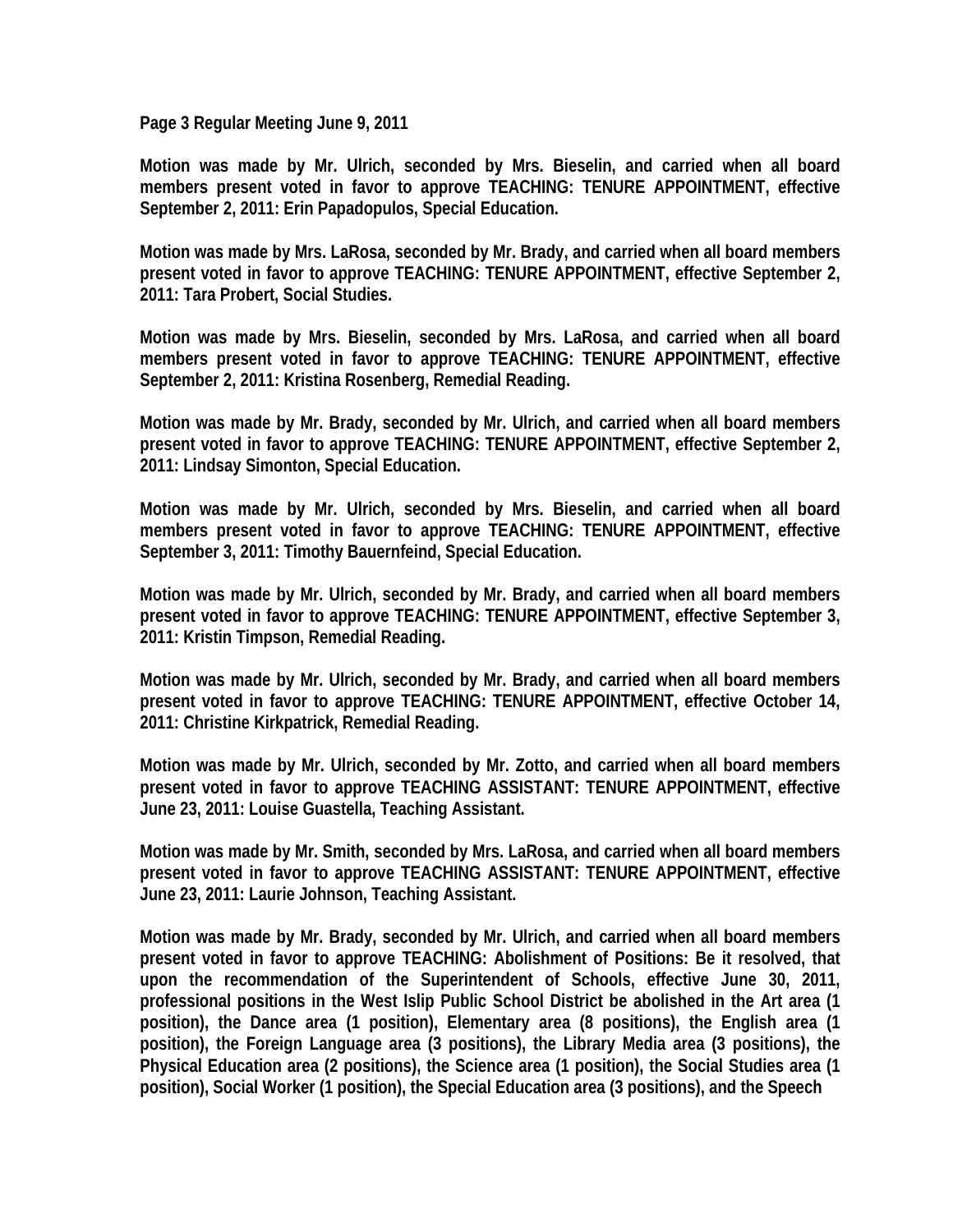**Page 4 Regular Meeting June 9, 2011** 

**area (1 position) of classification. The following employees be terminated, effective August 31, 2011, according to applicable provisions of law: Kristyna Acerno, Library Media; Abigail Agresta-Stratton, Dance; Michelle Bownes, Art; Christine Carlson, Elementary; Deborah Chizik, Elementary; Kathryn Connolly, Foreign Language; Anne Davis, Elementary; Brian Daniels, Science; Jennifer Dellafranca, Elementary; Kristen Florea, Special Education; Edward Jablonski, Social Studies; Michelle Jantzen, Physical Education; Shaun Johnson, Foreign Language; MaryEllen Keeley, Speech; Barbara Krollage, English; Donna Mazur, Library Media; Kevin McLoughlin, Library Media; David Morgan, Social Worker; Shane O'Neill, Elementary; Jeremy Robertson, Physical Education; Megan Ross, Elementary; Melanie Solnick, Elementary; Kyle Valentine, Special Education; Michelle Vecchione, Foreign Language; Soley Vita, Elementary; Ashley Warren, Special Education.** 

**Motion was made by Mr. Smith, seconded by Mrs. Bieselin, and carried when all board members present voted in favor to approve TEACHING: REAPPOINTMENT TO TENURED POSITION: Kevin McLoughlin, Elementary; effective September 1, 2011 (Change from excessed Library Media).** 

**Motion was made by Mr. Brady, seconded by Mr. Ulrich, and carried when all board members present voted in favor to approve TEACHING: PART-TIME APPOINTMENT: Abigail Agresta-Stratton, Dance (.8); effective September 1, 2011 to June 30, 2012 (Step 96/106 {pro-rated at .8}).** 

**Motion was made by Mrs. Bieselin, seconded by Mr. Ulrich, and carried when all board members present voted in favor to approve TEACHING: PART-TIME APPOINTMENT: Michelle Bownes, Art (.4); effective September 1, 2011 to June 30, 2012 (Step 64/74 {pro-rated at .4}).** 

**Motion was made by Mr. Smith, seconded by Mr. Brady, and carried when all board members present voted in favor to approve TEACHING: PART-TIME APPOINTMENT: Brian Daniels, Science (.4); effective September 1, 2011 to June 30, 2012 (Step 55/65 {pro-rated at .4}).** 

**Motion was made by Mr. Ulrich, seconded by Mr. Zotto, and carried when all board members present voted in favor to approve TEACHING: PART-TIME APPOINTMENT: Edward Jablonski, Social Studies (.4); effective September 1, 2011 to June 30, 2012 (Step 34/44 {pro-rated at .4}).** 

**Motion was made by Mr. Brady, seconded by Mr. Smith, and carried when all board members present voted in favor to approve TEACHING: PART-TIME APPOINTMENT: Shanan Mauro, Health (.6); effective September 1, 2011 to June 30, 2012 (Step 55/65 {pro-rated at .6}).** 

**Motion was made by Mrs. Bieselin, seconded by Mr. Ulrich, and carried when all board members present voted in favor to approve TEACHING: LEAD TEACHER APPOINTMENT: Brian Buonomo, Technology; Wendy Loddigs, High School Guidance.** 

**Motion was made by Mr. Smith, seconded by Mr. Ulrich, and carried when all board members present voted in favor to approve TEACHING: CHILD-BEARING LEAVE OF ABSENCE (paid): Lori Suprenant, Remedial Reading; effective May 27, 2011 (District-wide).**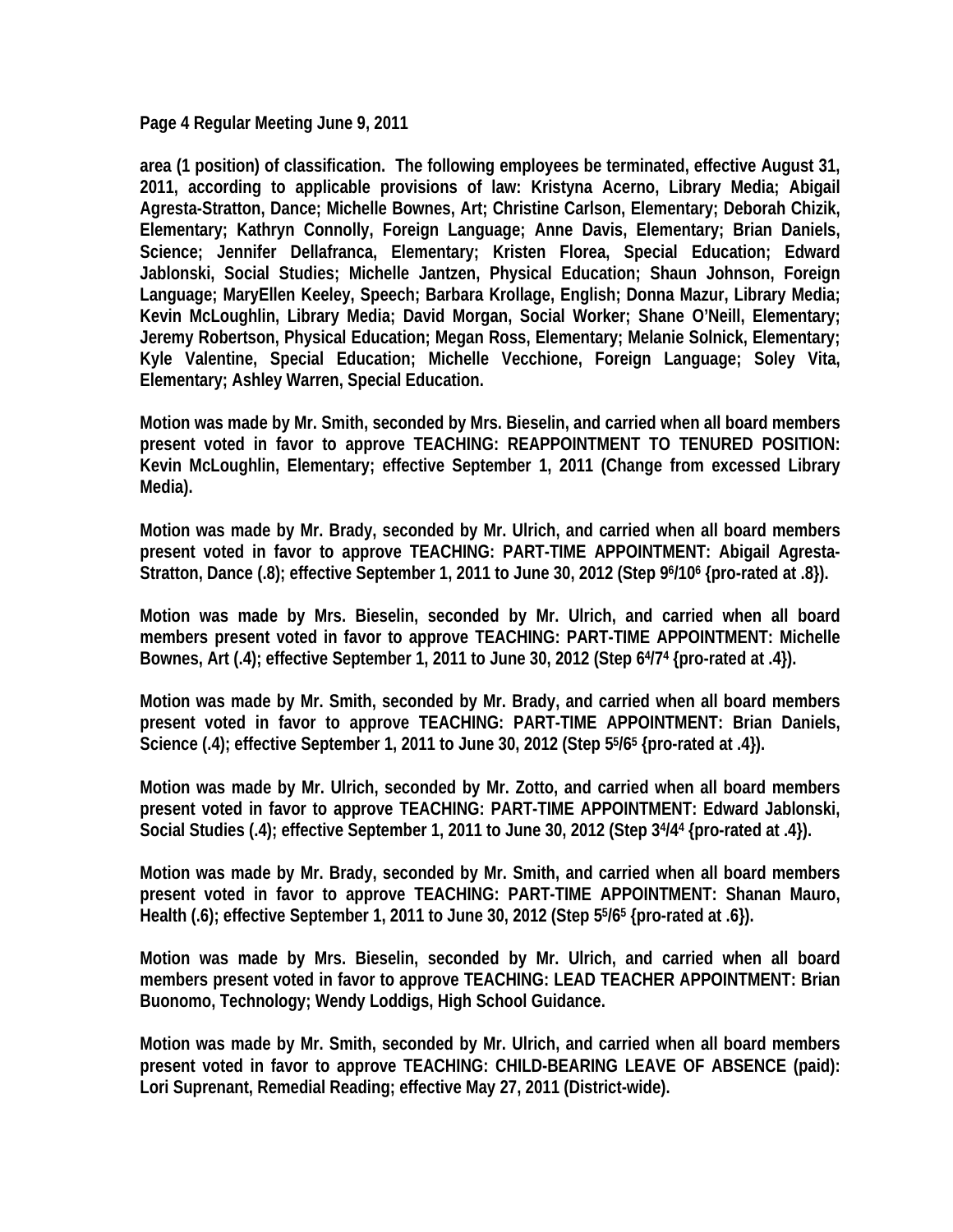**Page 5 Regular Meeting June 9, 2011** 

**Motion was made by Mr. Smith, seconded by Mr. Brady, and carried when all board members present voted in favor to approve TEACHING ASSISTANT: Abolishment of Positions: Be it resolved, that upon the recommendation of the Superintendent of Schools, effective June 30, 2011, professional positions in the West Islip Public School District be abolished in the Teaching Assistant area (12 positions) of classification. The following employees be terminated, effective August 31, 2011, according to applicable provisions of law: Tracy Beier, Diane Calderone, Louise Guastella, Laurie Johnson, Carla LaBombard, Catherine Lang, Nichole Magistro, Gregory Murphy, Tonimarie Paladino, Donna Saliba, William Sasso, Maura Young.** 

**Motion was made by Mr. Smith, seconded by Mr. Brady, and carried when all board members present voted in favor to approve CLASSIFIED CIVIL SERVICE: PROBATIONARY APPOINTMENT: Donna Cama, Cafeteria Aide; effective May 25, 2011 (Step 1; Bayview; replacing L. Bennett).** 

**Motion was made by Mr. Ulrich, seconded by Mr. Brady, and carried when all board members present voted in favor to approve CLASSIFIED CIVIL SERVICE: PROBATIONARY APPOINTMENT: Daniel Trupia, Custodial Worker I; effective June 13, 2011 (Step 1; Kirdahy; replacing M. Maresca).** 

**Motion was made by Mrs. Bieselin, seconded by Mr. Ulrich, and carried when all board members present voted in favor to approve CLASSIFIED CIVIL SERVICE: RESIGNATION: Mary Howard, Cafeteria Aide; effective May 27, 2011 (Oquenock).** 

**Motion was made by Mr. Ulrich, seconded by Mr. Brady, and carried when all board members present voted in favor to approve CLASSIFIED CIVIL SERVICE: SUBSTITUTE CUSTODIAN (\$9.75 hr): Michael F. Logiudice, effective May 25, 2011.** 

**Motion was made by Mr. Brady, seconded by Mr. Ulrich, and carried when all board members present voted in favor to approve OTHER: 2011 FALL HIGH SCHOOL COACHES: FOOTBALL: Steve Mileti, Varsity Head Coach; Anthony Yuli, Assistant Varsity Coach; Thomas Powers, Assistant Varsity Coach; Nick LaGiglia, Head J.V. Coach; Shawn Rush, Assistant J.V. Coach. GIRLS SOCCER: Nicholas Grieco, Head Varsity Coach; Jim Albert, Assistant Varsity Coach; Jim Beuther, J.V. Coach. BOYS SOCCER: Edward Pieron, Head Varsity Coach; Brian Cameron, Assistant Varsity Coach; Jeremy Robertson, J.V. Coach. GIRLS SWIMMING: Robert Kollar, Varsity Coach; KristiLee Schubert-Hender, Assistant Varsity Coach. GIRLS GYMNASTICS: Karyn Storan, Varsity Coach; Vanessa Lillis, Assistant Varsity Coach. GIRLS TENNIS: Kevin Lewis, Varsity Coach; Bill Turri, J.V. Coach. FIELD HOCKEY: Josephine Hassett, Varsity Coach; Joanne Orehosky, Assistant Varsity Coach; Debra Mock-Dorfman, J.V. Coach. CROSS COUNTRY: Christopher Kaigh, Boys Varsity Coach; Michelle Studley-Broderick, Girls Varsity Coach. BOYS VOLLEYBALL: Natalee Rubcewich, Varsity Coach; Frank Franzone, J.V. Coach; Cathy Lang, Volunteer J.V. Coach. GIRLS VOLLEYBALL: Jim Klimkoski, Varsity Coach; Kristen Drake, J.V. Coach; GOLF: George Botsch, Varsity Coach. KICKLINE: Erica Martinelli, Varsity Coach. CHEERLEADING: Dina Barone, Varsity Coach; Reanna Fulton, J.V. Coach.**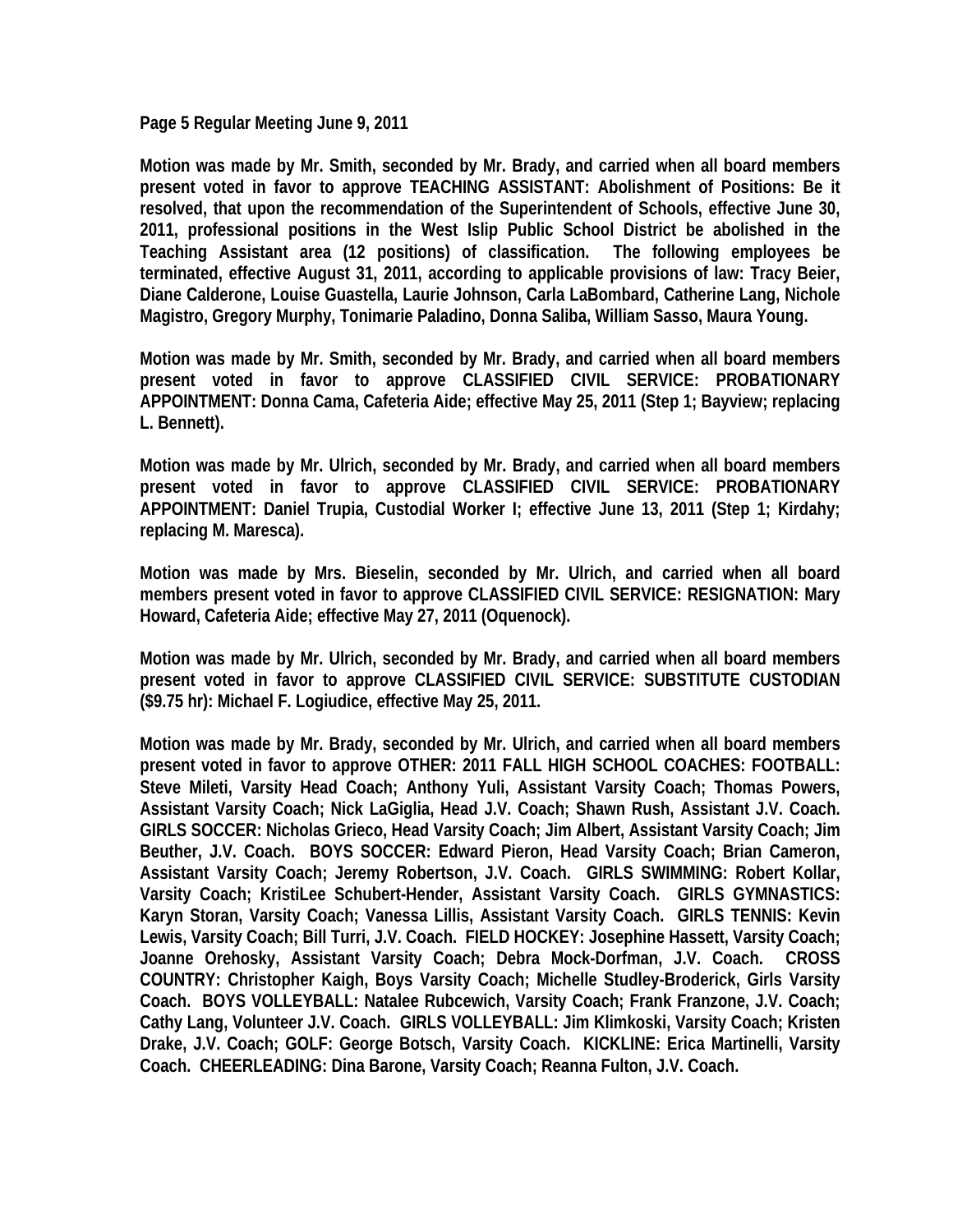**Page 6 Regular Meeting June 9, 2011** 

**Motion was made by Mr. Ulrich, seconded by Mrs. LaRosa, and carried when all board members present voted in favor to approve 2011 FALL MIDDLE SCHOOL COACHES: FOOTBALL: Phil Kane, Head 7-8 Udall Coach; Shanan Mauro, Assistant 7-8 Udall Coach; Vincent Luvera, Head 7- 8 Beach Coach; John Denninger, Assistant 7-8 Beach Coach. GIRLS SOCCER: Brian Dieumegard, 7-8 Udall Coach; Colleen Reilly, 7-8 Beach Coach. BOYS SOCCER: Dennis Mazzalonga, 7-8 Udall Coach; Michael LaCova, 7-8 Beach Coach. CROSS COUNTRY: James Wood, Udall Boys & Girls Coach; Joseph Nicolosi, Beach Boys & Girls Coach. TENNIS: Thomas Loudon, Girls 7-8 Udall/Beach Coach. CHEERLEADING: Kristina Rosenberg, Udall 7-8 Coach; Erin Papadopulos, Beach 7-8 Coach.** 

**Motion was made by Mr. Smith, seconded by Mrs. LaRosa, and carried when all board members present voted in favor to approve OTHER: ADVISORS/CLUBS 2010 – 2011 SCHOOL YEAR: HIGH SCHOOL: Andrea Baritis, Junior Class Advisor (replacing M. Cogliano {child-bearing leave of absence}).** 

**Motion was made by Mr. Brady, seconded by Mr. Ulrich, and carried when all board members present voted in favor to approve OTHER: SUBSTITUTE ATHLETIC TRAINER: Kevin Kilkenny (\$30/hour) (Football game coverage) (\$120 flat rate).** 

**Motion was made by Mrs. Bieselin, seconded by Mrs. LaRosa, and carried when all board members present voted in favor to approve OTHER: DISTRICT-WIDE PRINTING SERVICES 2011- 2012: John Zuhoski - \$18,367.** 

**Motion was made by Mr. Ulrich, seconded by Mrs. LaRosa, and carried when all board members present voted in favor to approve OTHER: DRIVER'S EDUCATION COORDINATOR 2011-2012: Patricia Morgigno - \$2,736.** 

**Motion was made by Mrs. Bieselin, seconded by Mrs. LaRosa, and carried when all board members present voted in favor to approve OTHER: DRIVER EDUCATION SECRETARY 2011- 2012: Lori Pastore - \$1,200 per semester.** 

**Motion was made by Mrs. LaRosa, seconded by Mrs. Bieselin, and carried when all board members present voted in favor to approve OTHER: ENRICHMENT PROGRAM COORDINATOR 2011-2012: Daniel Hunter - \$1,687 per semester.** 

**Motion was made by Mr. Ulrich, seconded by Mrs. LaRosa, and carried when all board members present voted in favor to approve OTHER: ENRICHMENT PROGRAM SECRETARY 2011-2012: Lori Pastore - \$1,200 per semester.** 

**Motion was made by Mr. Ulrich, seconded by Mrs. LaRosa, and carried when all board members present voted in favor to approve OTHER: ADULT EDUCATION COORDINATOR 2011-2012: Daniel Hunter - \$3,721 per semester.**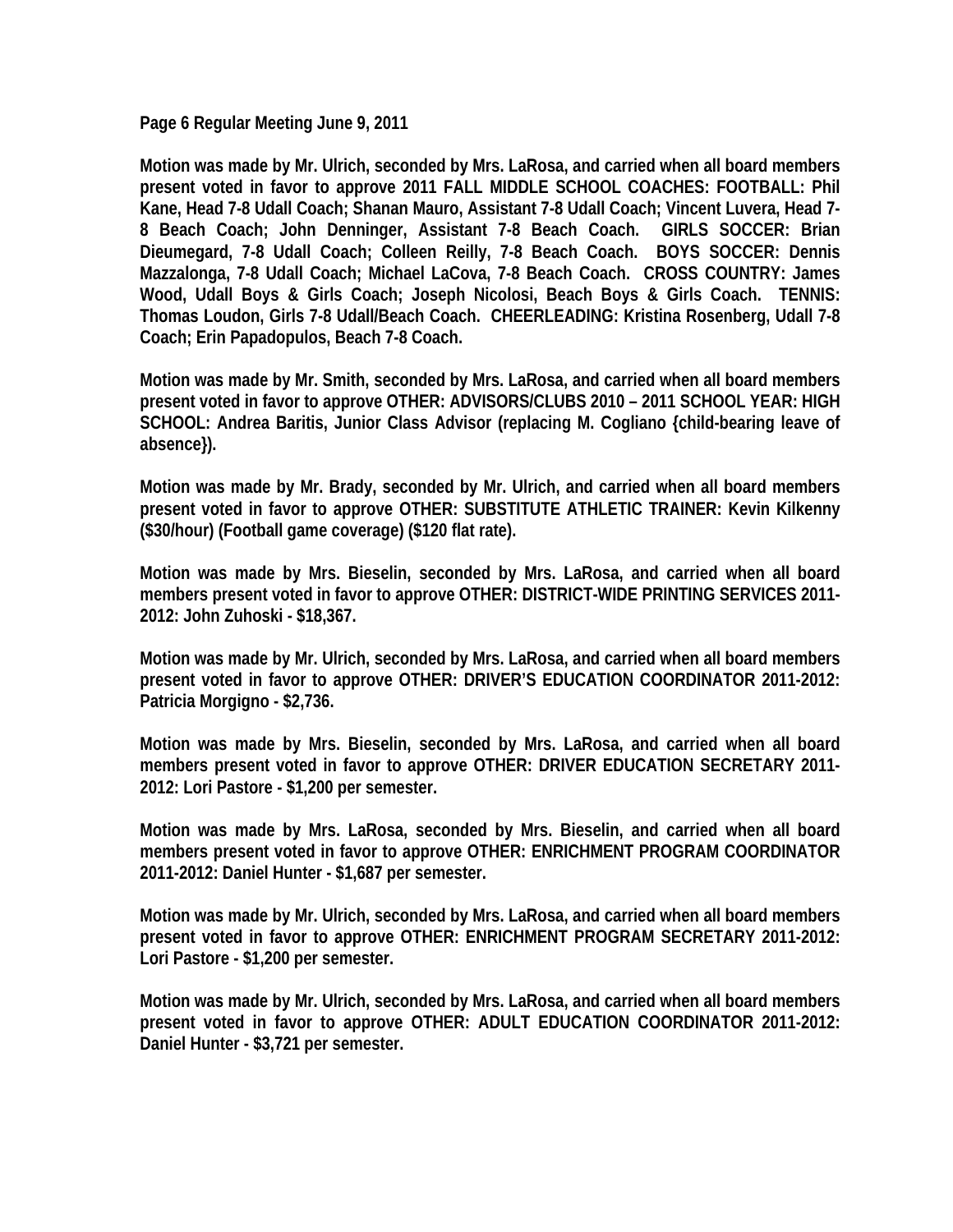**Page 7 Regular Meeting June 9, 2011** 

**Motion was made by Mr. Ulrich, seconded by Mr. Zotto, and carried when all board members present voted in favor to approve OTHER: ADULT EDUCATION SECRETARY 2011-2012: Michelle Grover - \$3,300 per semester.**

**Motion was made by Mrs. LaRosa, seconded by Mr. Brady, and carried when all board members present voted in favor to approve OTHER: SUMMER RECREATION CAMP 2011: John Mullins, Director, \$60 per hour; Tim Horan, Assistant Director, \$50 per hour; John Denninger, Lead Counselor, \$22 per hour; Susan Burke, Clerical Support, \$25 per hour; Patricia Reimer, Nurse, \$40 per hour. Summer Recreation Camp Counselors (\$10 per hour): Tyler Bell, Kate Beyer, Colleen Burke, Alex Camesas, Becky Coleman, Shannon Coleman, Nicole Craig, Toniann Cintorino, Devan Crimi, Paige Engeldrum, Greg Fernan, Kevin F., Lorraine H., Christian G., Joe Ippoliti, Matt Kirby, Danny Lyons, Lindsey Lyons, Maxine Mall, Tommy Mckeon, Casey M., John Niesen, Steven O'Connor, Barbara Ryan, Wade Turri, Joshua Tonn, Brittany Walsh, Terence Wilkinson, Joe Wood, Nicholas Z.** 

**Motion was made by Mr. Ulrich, seconded by Mrs. Bieselin, and carried when all board members present voted in favor to approve OTHER: SUBSTITUTE TEACHER (\$100 per diem): Christina Anderson, effective September 7, 2011, student teacher; Margaret Bialek, effective September 6, 2011, student teacher; \*Timothy Bott, effective September 6, 2011, student teacher; Vincent Brites, effective October 24, 2011, student teacher; Allison Doninger, effective September 6, 2011, student teacher; Matt Eble, effective September 6, 2011, student teacher; Carolyn Hunter, effective May 23, 2011; Gina Huss, effective September 6, 2011, student teacher; Michelle Imbroto, effective May 20, 2011; Jeffrey Koenigsberg, effective October 24, 2011, student teacher; Jonathan LaRosa, effective September 6, 2011, student teacher; Kristen Lesnisk, effective September 6, 2011, student teacher; Melissa Levenson, effective September 6, 2011, student teacher; \*Lindsey Lyons, effective September 7, 2011, student teacher; Alexandria Misciagna, effective September 6, 2011, student teacher; Christina Occhipinti, effective September 6, 2011, student teacher; \*Trevor Ray, effective September 6, 2011, student teacher; Thomas Schaefer, effective September 6, 2011, student teacher; \*Kaitlin Walter, effective September 7, 2011, student teacher.** 

**CURRICULUM UPDATE: Mrs. Burns stated that the middle school and high school testing schedules are available on the district website. Dr. Parvey discussed elementary professional development, fundraisers, and the Paul J. Bellew Elementary School play.** 

**REPORT OF BOARD COMMITTEES: Mr. Smith reported on the Finance Committee meeting of 5/31/11. The Committee will be reviewing a new Board policy to redefine Fund Balance Classifications to be in compliance with the GASB54 definitions. Mr. Brady reported on the Buildings and Grounds Committee meeting of 5/31/11. Mrs. LaRosa reported on the Education Committee meeting of 6/9/11 and the Committee on Special Education/Preschool Special Education meeting of 6/9/11 and recommendations re: classification/placement/I.E.P. modifications of students as delineated. Mr. Zotto reported on the Health and** 

**\*Conditional pending fingerprint clearance**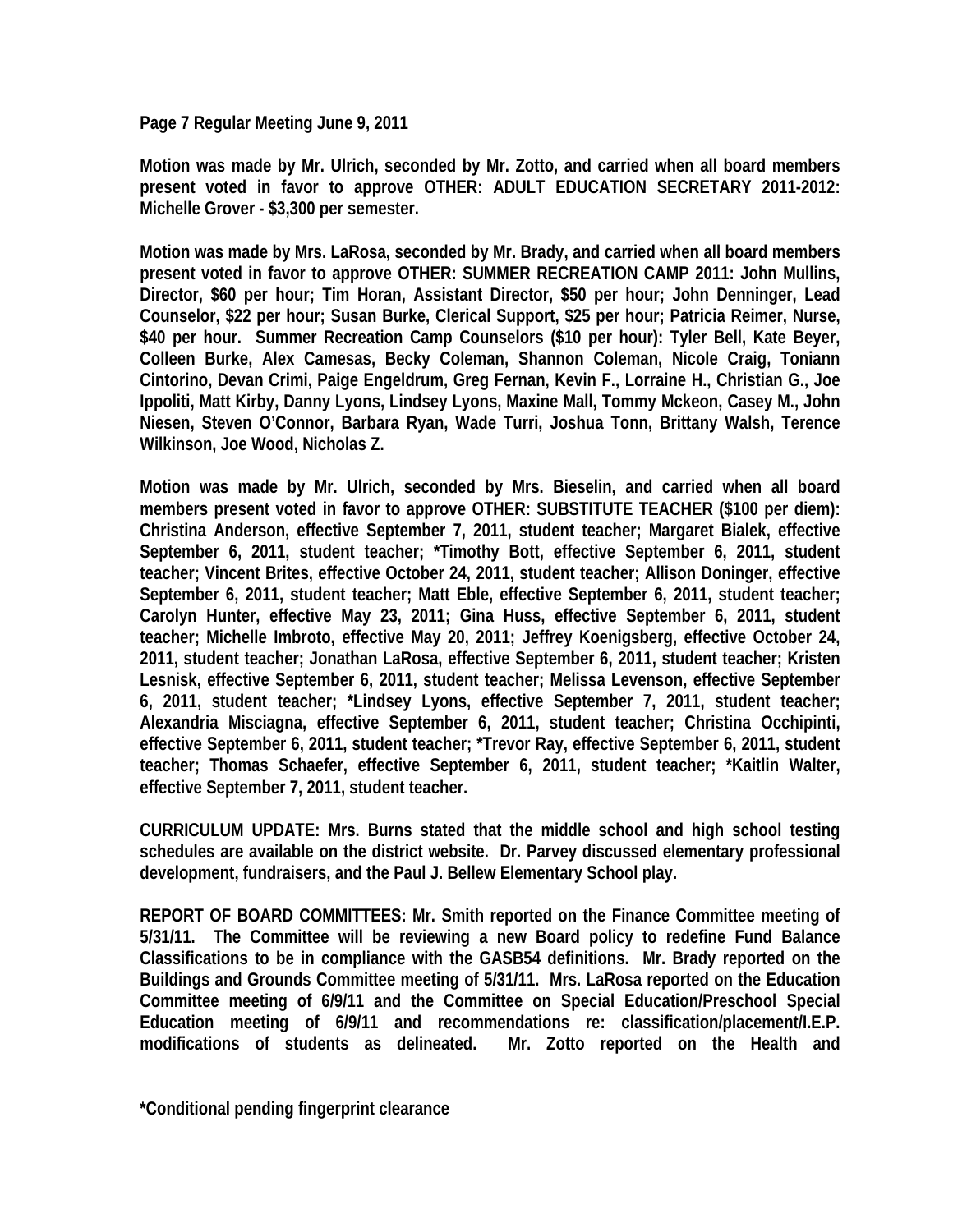**Page 8 Regular Meeting June 9, 2011** 

**Wellness/COMPASS Alliance meeting of 5/16/11. Mr. Marquardt reported on the Bullying Awareness Committee meeting of 5/16/11. Mr. Ulrich reported on the Bond Advisory Committee meeting of 5/31/11.** 

**The following committees did not meet: Policy Committee, School Board/Student Liaison Committee, Public Relations Committee, Audit Committee, Legislative Action Committee, and West Islip Summit Coalition.** 

**The Treasurer's Report for April 2011 was presented. Beginning balance as of March 31, 2011 – \$40,740,865.02; ending balance as of April 30, 2011 – \$29,901,646.87.** 

**Motion was made by Mr. Smith, seconded by Mrs. LaRosa, and carried when all board members present voted in favor to approve the following budget transfers, as recommended by the Finance Committee: General Fund Tran # 2905 – 2910.** 

**Motion was made by Mr. Smith, seconded by Mrs. LaRosa, and carried when all board members present voted in favor to approve the following budget transfers, as recommended by the Finance Committee: Capital Fund Tran # 2904, 2907, 2908, 2911, 2912.** 

**Motion was made by Mr. Smith, seconded by Mrs. LaRosa, and carried when all board members present voted in favor to approve the following bond issue change orders: A.S.R. Electrical Contracting Inc. – Change Order #1 (Udall Road) = (\$313.37); A.S.R. Electrical Contracting Inc. – Change Order #1 (High School) = (\$10,277.26); A.S.R. Electrical Contracting Inc. – Change Order #1 (Beach Street) = (\$5,564.32).** 

**Motion was made by Mr. Smith, seconded by Mrs. LaRosa, and carried when all board members present voted in favor to approve the following bids: Sheet Music and Instructional Materials – awarded to Catalano Musical Products; Printing – awarded to All Color Business Specialties; Refuse Removal – awarded to Detail Carting Co., Inc.; Gasoline for District Vehicles – awarded to Fleetcor Technologies; Refrigeration Repair and Service – awarded to Long Island Equipment Service, Inc.; Boiler and Breeching Cleaning – awarded to Thermotec Combustion, Inc.; Heating, Ventilation and Air Conditioning Service Contract – awarded to Commercial Instrumentation Services; Boiler Maintenance – awarded to Bain Heating and Piping Corp.; Gates and Chain Link Fencing – awarded to Ideal Fence Corp.; Roof Repairs – awarded to DNA Contracting, Inc.; Athletic Uniforms – awarded to Port Jefferson Sports (Girls Field Hockey, Basketball) and Varsity Spirit Fashions (Girls Varsity Cheerleading).** 

**Motion was made by Mr. Ulrich, seconded by Mrs. Bieselin, and carried when all board members present voted in favor to approve RESOLUTION: ELECTRICAL REPAIR AND SERVICES BID: BE IT RESOLVED, that upon the recommendation of the Assistant Superintendent of Business and the Director of Buildings and Grounds the West Islip Board of Education hereby reject all bids with regard to Bid # 1135 Electrical Repair and Services and readvertise for new Bids. Specification modifications are the basis for this rejection.**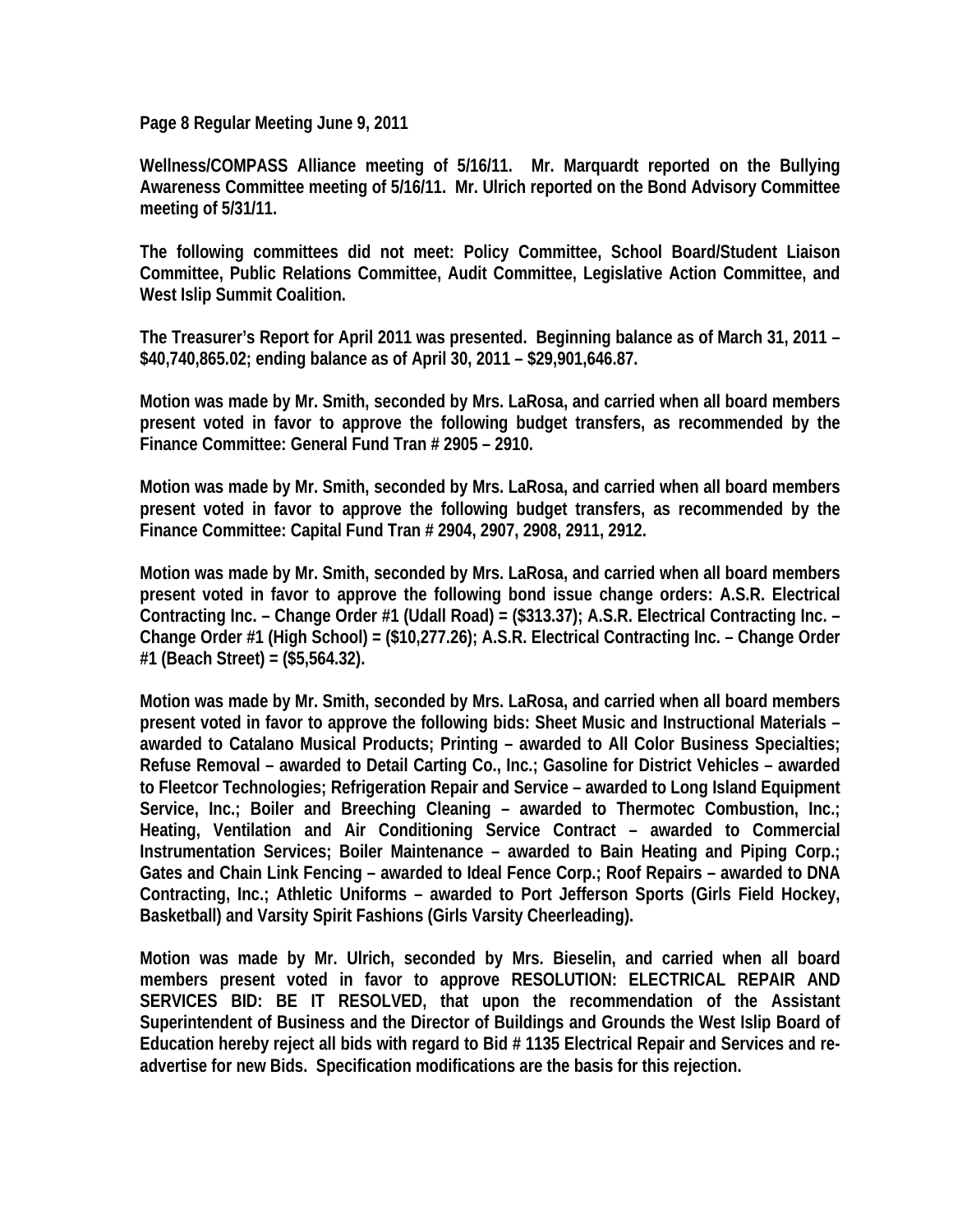**Page 9 Regular Meeting June 9, 2011** 

**Motion was made by Mr. Zotto, seconded by Mrs. Bieselin, and carried when all board members present voted in favor to approve the following health service charges: Half Hollow Hills CSD (Upper Room Christian School) 1 student @ \$655.24 = \$655.24.** 

**PRESIDENT'S REPORT: Motion was made by Mr. Smith and seconded by Mr. Brady to approve Memorandum of Agreement with UPSEU. Mrs. LaRosa requested that this agenda item be tabled at this time. Mr. Simon stated that UPSEU asked for more time to review the Memorandum of Agreement. Motion was made by Mrs. Bieselin, seconded by Mr. Brady, and carried when all board members present voted in favor to table Memorandum of Agreement with UPSEU.** 

**A discussion was held regarding dates for 2011-2012 Board Meetings and Planning Sessions.** 

**SUPERINTENDENT'S REPORT: Graduation – Saturday, June 25, 2011 at 9:00 a.m. Mr. Simon spoke about his recent meetings with graduating seniors to discuss bullying.** 

**OTHER ITEMS FOR BOARD MEMBERS INFORMATION: Mrs. LaRosa thanked PAWS for its recent donation and for its hard work and dedication.** 

**Two residents wished to speak during an "Invitation to the Public." Subjects of concern have been recorded in the public participation log.** 

**Motion was made by Mr. Ulrich, seconded by Mrs. LaRosa, and carried when all board members present voted in favor to adjourn to Executive Session at 9:43 p.m. for the purpose of discussing personnel, negotiations, and/or litigation.** 

**Meeting reconvened at 10:30 p.m. on motion by Mr. Smith, seconded by Mr. Zotto, and carried when all board members present voted in favor.** 

**Motion was made by Mr. Ulrich, seconded by Mrs. LaRosa, and carried when all board members present voted in favor to approve one-year extension of probationary appointment for Jamie Rut-Wheeler, Special Education Teacher, through September 2, 2012.** 

**Motion was made by Mr. Ulrich, seconded by Mrs. LaRosa, and carried when all board members present voted in favor to approve attendance zone waiver request for student named in Executive Session.**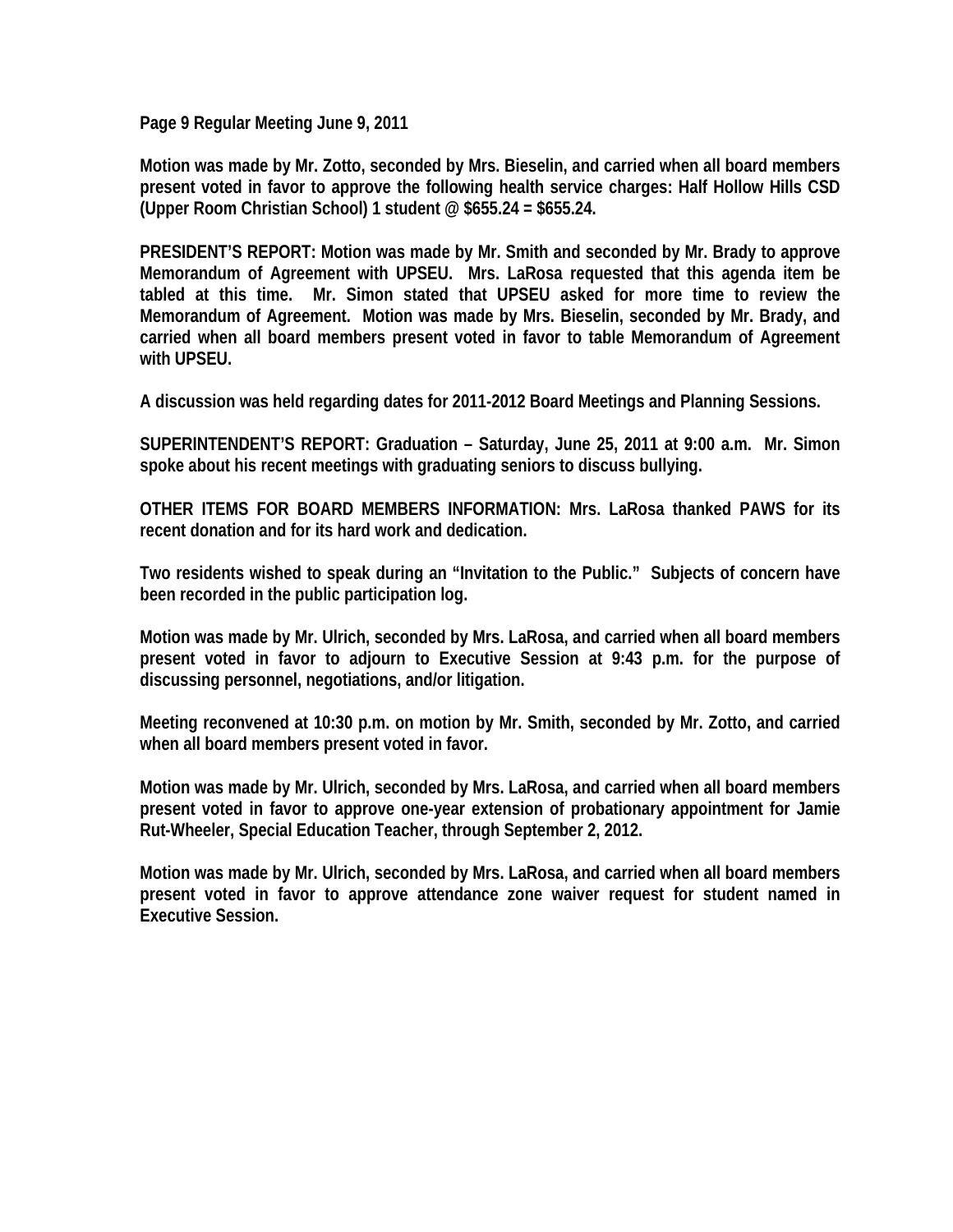**Page 10 Regular Meeting June 9, 2011** 

**Meeting adjourned at 10:35 p.m. on motion by Mr. Brady, seconded by Mrs. Bieselin, and carried when all board members present voted in favor.** 

 **Respectfully submitted by** 

 **Nicole M. Schiano District Clerk** 

**All correspondence, reports, or related materials referred to in these minutes are on file in the District Office.**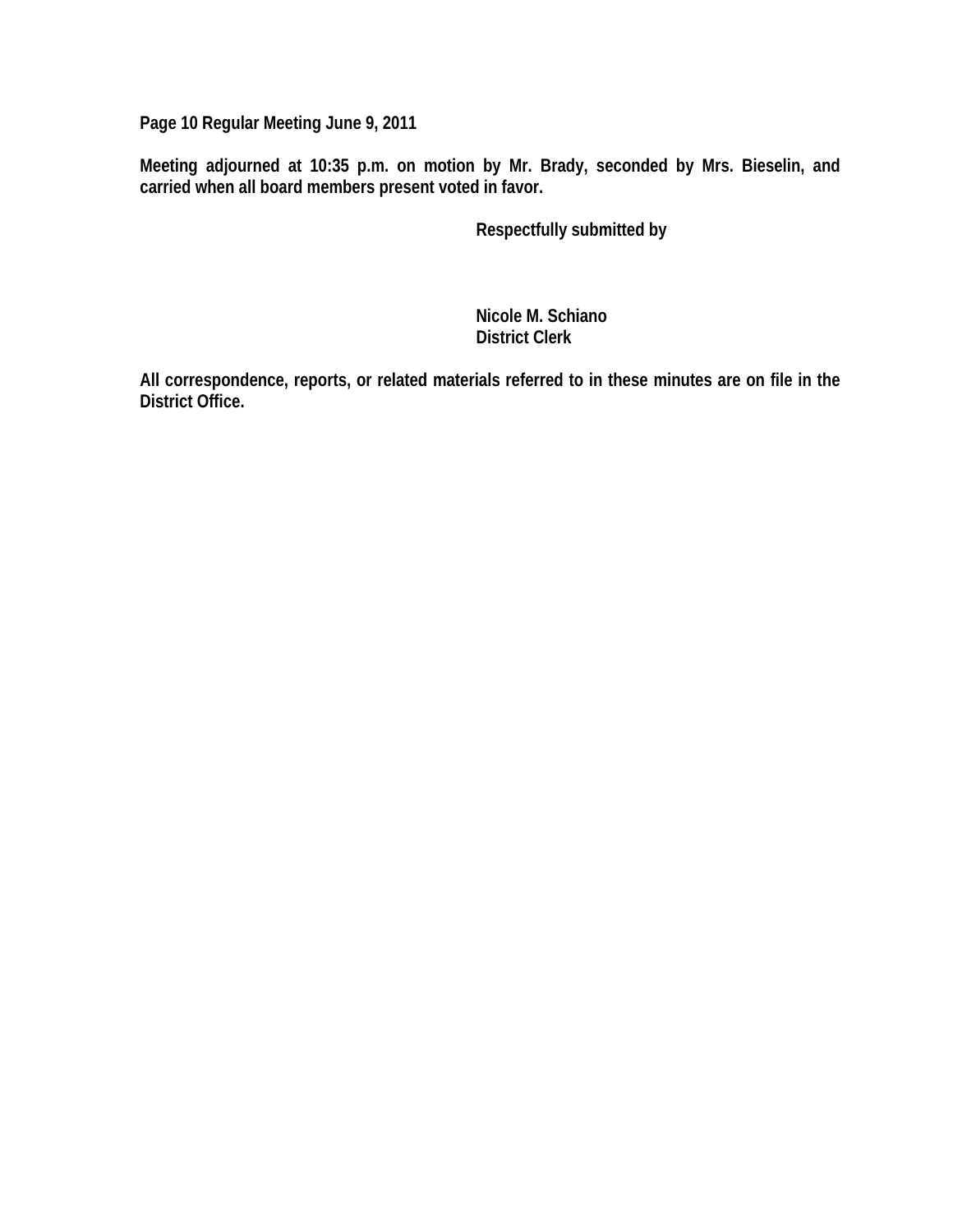# **PUBLIC PARTICIPATION LOG**

**Regular Meeting – June 9, 2011** 

**Steven Dell'Amore: He is a 2010 graduate of West Islip. He recently visited the high school and spoke about the recycling program that he started when he was a student. He is currently conducting a survey regarding bullying at Udall Road Middle School and he discussed ways to reduce bullying.** 

**Doreen Hantzschel: Inquired about next year's 2nd grade at Westbrook Elementary School and Fundations training for kindergarten teachers.**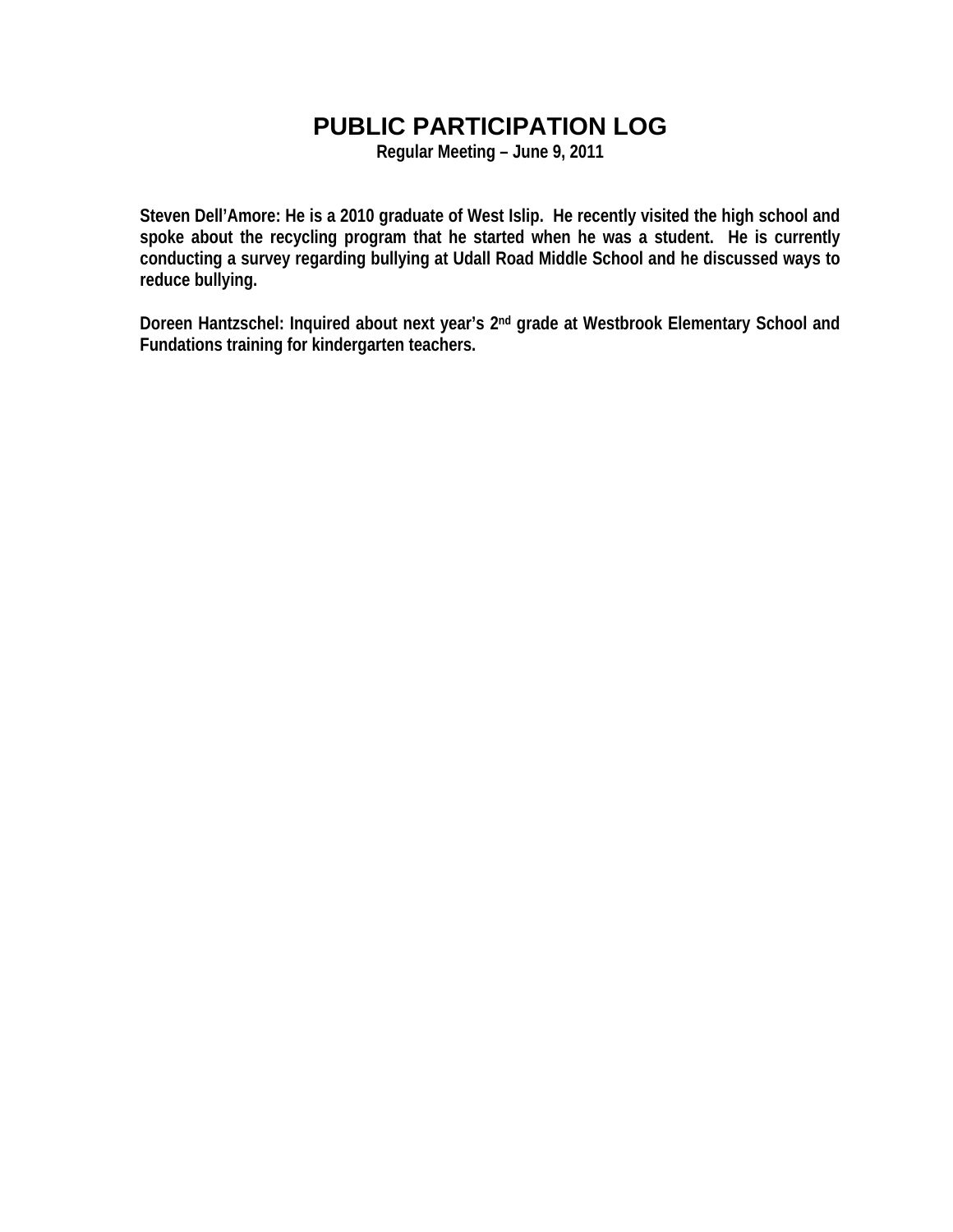## **West Islip Union Free School District Board of Education Education Committee**

## **Minutes of Thursday, June 9, 2011 Meeting**

| <b>Members Present:</b>                       | <b>Steve Gellar</b><br>Annmarie LaRosa                                                                                                                                                                                                                                                                                                                                                                                                                                                                                                                                                                                                                                                                                                                                                                                                                                                                           |
|-----------------------------------------------|------------------------------------------------------------------------------------------------------------------------------------------------------------------------------------------------------------------------------------------------------------------------------------------------------------------------------------------------------------------------------------------------------------------------------------------------------------------------------------------------------------------------------------------------------------------------------------------------------------------------------------------------------------------------------------------------------------------------------------------------------------------------------------------------------------------------------------------------------------------------------------------------------------------|
| <b>Other Board Members</b><br><b>Present:</b> |                                                                                                                                                                                                                                                                                                                                                                                                                                                                                                                                                                                                                                                                                                                                                                                                                                                                                                                  |
| <b>Administrators Present:</b>                | <b>Bernadette Burns</b><br>Magda Parvey<br><b>Richard Simon</b>                                                                                                                                                                                                                                                                                                                                                                                                                                                                                                                                                                                                                                                                                                                                                                                                                                                  |
| <b>Meeting Convened:</b>                      | $7:30$ p.m.                                                                                                                                                                                                                                                                                                                                                                                                                                                                                                                                                                                                                                                                                                                                                                                                                                                                                                      |
| <b>Agenda Items:</b>                          | <b>State Education Updates-</b> Mrs. Burns and Dr. Parvey reported on the<br>ш<br>resetting of the Annual Measurable Objectives (AMO) in Grades 3-8<br>ELA and mathematics by the New York State Education Department<br>(NYSED) and the impact it may have on our scores and the ability for<br>certain subgroups, such as students with disabilities, to make<br>AYP(Adequate Yearly Progress). This adjustment will cause a decline in<br>the percentage of schools that will make AYP next year.<br><b>Professional Development-</b> Dr. Parvey shared recent professional<br>development for grades K-6 in the new version of the math textbook and<br>training for grade 5 in Reading Workshop.<br>" Climate Survey - Mr. Gellar and Ms. LaRosa asked Mr. Simon to begin<br>exploring a survey that identifies staff morale and the direction in which<br>the staff perceives we are moving as a district. |

**Meeting Adjourned:** 7:55 p.m.